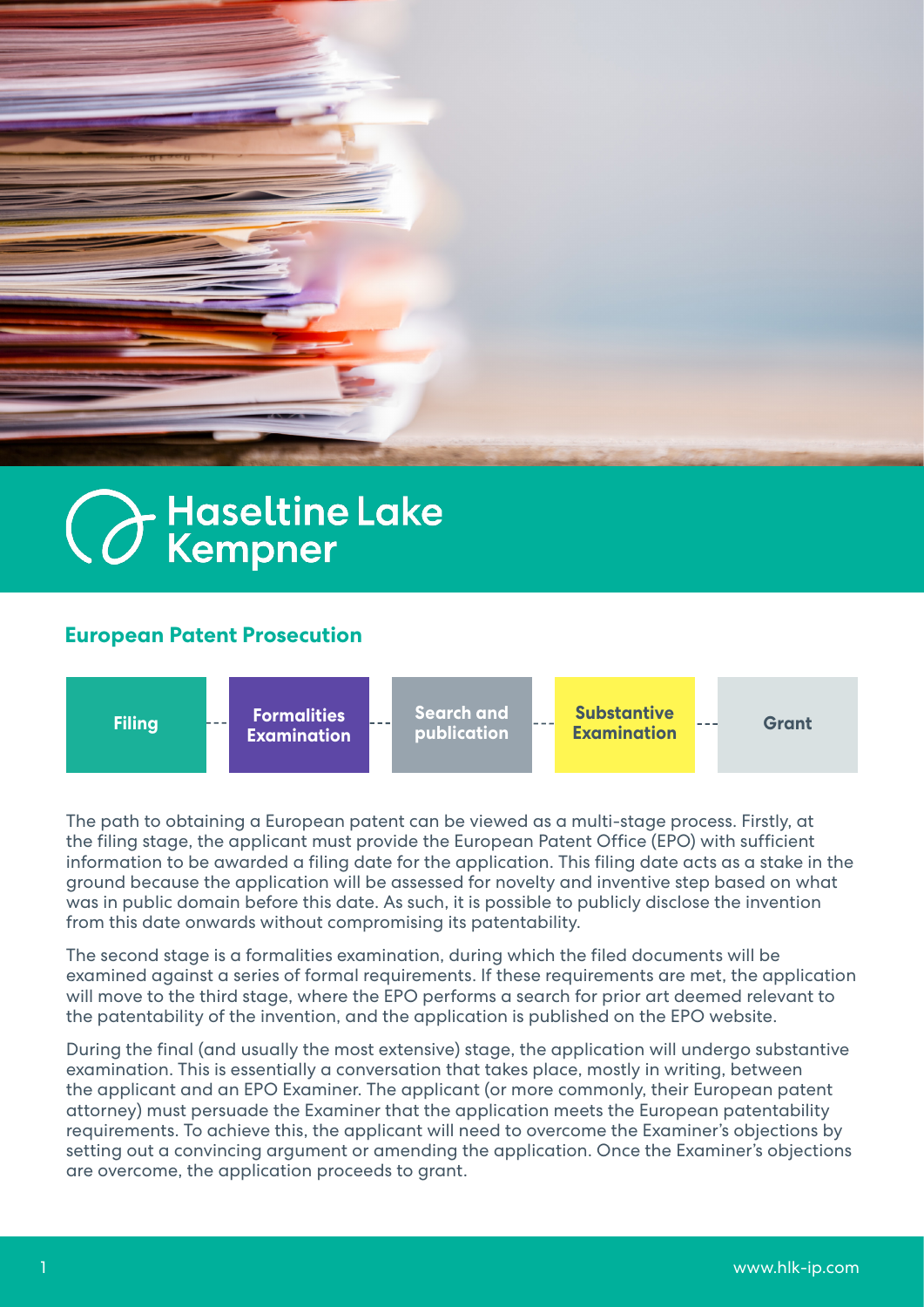A filing date for a European patent application can be obtained by filing a description of the invention and the applicant's contact details at the EPO.

It is not necessary to include claims at this stage, but it is worth noting that the European approach to assessing added matter can make it difficult to include claims of the desired scope after filing. With this in mind, it is generally recommended to include claims when filing the application.

**Filing**

**Formalities Examination** The description can be filed in any language, although a translation will be required later if the application is not filed in French, German or English. There are various ways of filing applications at the EPO, including online, by fax or by post. Filing by e-mail is not permitted.

Any person can file a European patent application. However, it is advisable to consult a European patent attorney before filing to give the application the best chances of success. After a filing date has been established, applicants that have neither a residence nor a principal place of business in a member state of the European Patent Convention must be represented by a European patent attorney for all further proceedings.

Once a filing date has been established, the EPO checks whether various formal requirements have been provided, such as: a signature, an English, French or German translation (if the application was filed in another language), an abstract, and at least one claim. If one of these requirements has not been provided then, for most requirements, the EPO issues a communication inviting the applicant to remedy the deficiency within 2 months. If the deficiency is not remedied by this deadline, the application is deemed withdrawn.

Fees for the application must be paid within 1 month of the filing date. Higher fees are due if the application has more than 35 pages or more than 15 claims.

Once the formal requirements are satisfied, the search division issues a European search report indicating any prior art documents which are deemed to be relevant to the application. The search report typically issues within 6 months of filing the claims, and is accompanied by a search opinion, which indicates any parts of the European Patent Convention that the application does not comply with. For example, the search opinion may indicate if any of the claims are deemed to be unclear, lack novelty or lack an inventive step.

**Search and publication** The application will also publish approximately 18 months from the filing date of the application (or the priority date, if appropriate). If the search report is ready by this time, then the search report is published with the application. Otherwise, the search report will be published separately.

The publication of the search report sets a 6 month deadline for paying further fees and responding to any objections raised in the search opinion.

The response to the search opinion provides the first opportunity for the applicant to amend the application. Before this point, amendment of the application is not possible. Thus, amended claims and/or description pages may be filed in response to the search opinion, although care must be taken to ensure that the amendments do not add matter.